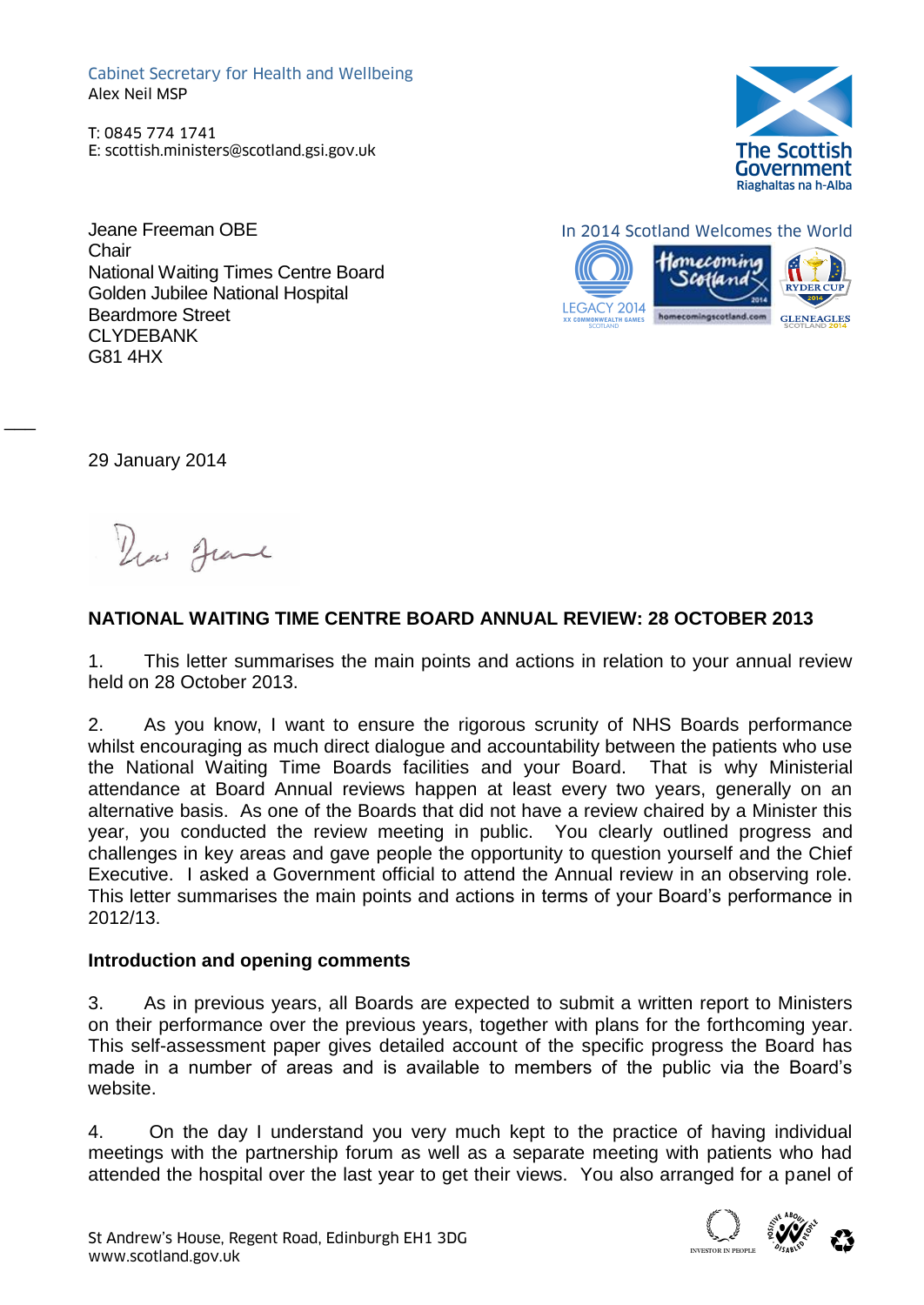stakeholders from across the NHS to question the Board during the public annual review meeting.

5. I understand that the meeting with patients was very positive around the quality of care they received as well as the hospital being very clean. A few issues were raised such as directions to the hospital and bus numbers not being accurate. You undertook to review these and ensure action was taken.

6. The discussion with the staff partnership forum I understand covered a number of areas such as the challenges with such a small staff side and that the Board would actively work with the trade unions to address the issues raised. The issue of the rumours that some of the hospital's services would be moving to the Southern General, or that NHS Greater Glasgow and Clyde would take over your Board were also raised. I understand that you advised that this was not the case.

# **Improving Access and Activity**

7. You reported that all waiting time guarantees and standards had been met including 100% of lung cancer patients being treated within 31 days and that the 12 weeks legal treatment time guarantee had also been delivered. During 2012/13 orthopaedic capacity had been further increased by 300 joints to help meet the needs of NHSScotland and the hospital had performed 10% of all NHSScotland's cataract operations in the year. The Board had exceeded its activity target of undertaking 22,581 procedures by 6%. This is a tremendous success, which has benefited many patients throughout Scotland.

8. In 2013/14 the Board plans to deliver activity of 23,528 for NHS Boards. You had also been asked to develop a framework to pilot 7 day working and identify best practice which could be shared across NHSScotland.

#### **Healthcare is safe for every person, every time**

9. You indicated that the Board's Scottish Patient Safety Programme (SPSP) was well embedded across the hospital's clinical areas and a review held in March 2013 with the SPSP faculty team outlined the progress that has been made. I understand that a number of exchanges have been initiated in the leadership and management of the Boards SPSP programme to ensure that there is clear focus on the indicators requiring improvement through more regular contact between senior managers and team leads. An improved SPSP walk round process has also been implemented. You reported a number of areas of note during 2012/13 such as frequent "Quality" walk rounds by executives, reduced mortality rates and improved clinical outcomes; you exceeded the HAI target for C-Diff and SABS and hand hygiene compliance was at 99%. NHS HIS had indicated that the hospital's adverse incident reporting was robust.

#### **Everyone has a positive experience of health care**

10. You highlighted that the Board had seen a 29% reduction in complaints in 2012/13. You recognised that excellent work had been undertaken and stated that it was important for empowering and encouraging staff to be able to engage with patients and their families quickly to understand their concerns and ensure these are appropriately managed and resolved.

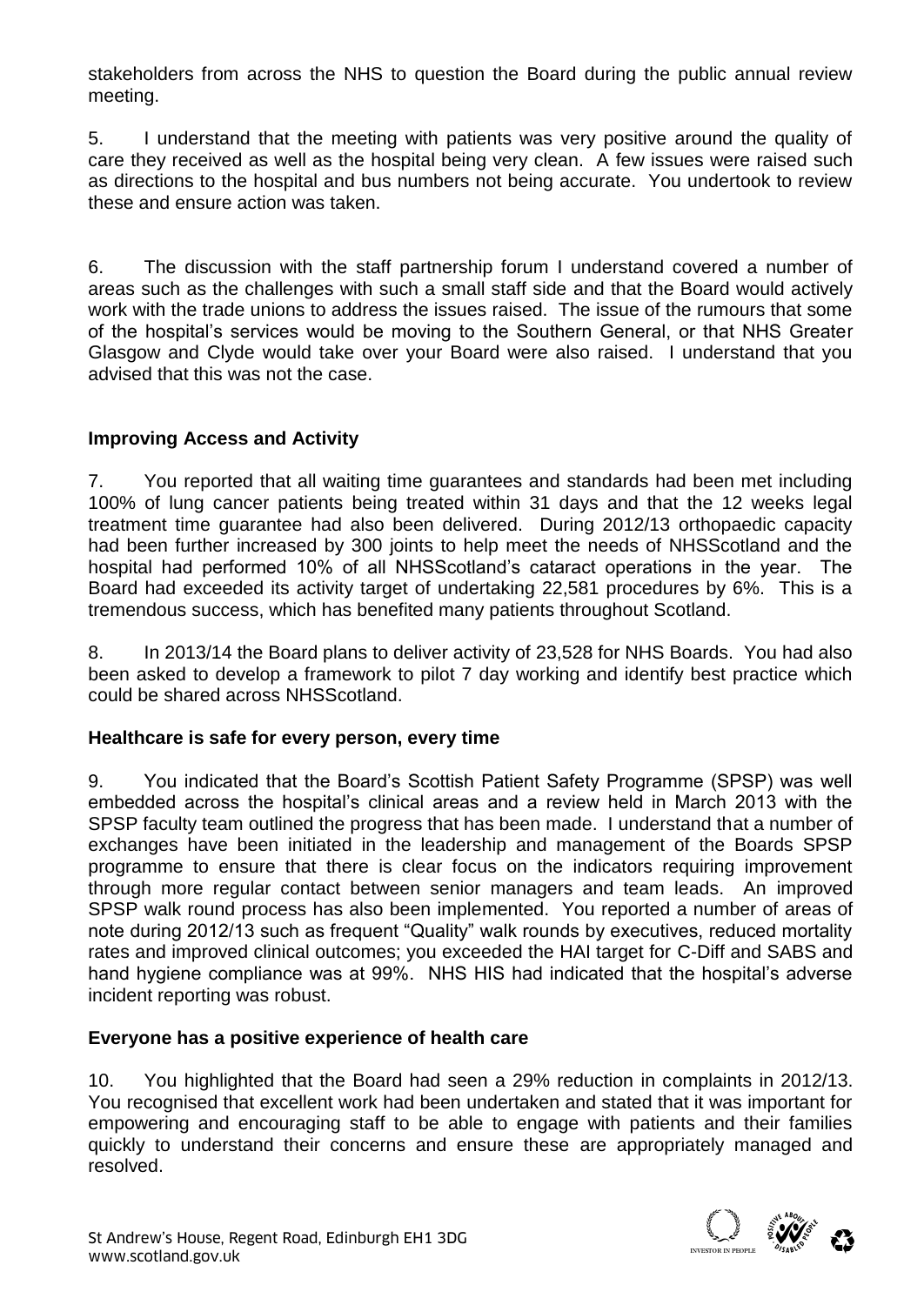11. The Board had also achieved the participation standard level 4 (highest) for ensuring that systems are in place to meet statutory requirements for public feedback into governance and decision making and level 3 for ensuring a culture is encouraged where public participation is part of the day-to-day planning and delivery of services.

12. You also reported that there had been significant progress in volunteering with 110 people undertaking this across the hospital. The Board had also during the year achieved level 2 'Investors in Diversity' the first in the UK health sector and had also been the top NHS Board in the Stonewall Workplace Equality Index for the third consecutive year.

13. The Board clearly has a very good record in this area and it is important that you continue to look to what can be done to ensure everyone has a positive experience of your facilities.

# **Staff feel supportive and engaged**

14. Effective attendance management is critical, not only in terms of efficiency, but also to ensure good support mechanisms are in place for staff. In that context I was pleased to hear that staff absence continues to remain below 4% for the year.

15. I understand the Board is now working on the development of its workforce strategy which will build on the work so far undertaken with your values programme and employee engagement. This will incorporate the Boards new vision on "leading quality, research and innovation". I understand that the Board will continue to embed your organisation's values of valuing dignity and respect; demonstrating a 'can do' attitude; leading commitment to quality; understanding our responsibilities; and effectively working together across the whole organisation. I have been advised the work on the values dashboard had substantially progressed during the year, including the development of a validated values survey for staff. I note that the Board was also invited to participate as a pilot Board in the NHS Scotland Staff Experience Project. The national projects are already fully aligned with you own values work.

16. I was pleased to hear that the Beardmore had once again achieved the 'Investors in People' award and would like for my own congratulations to be conveyed to the staff.

# **Best use is made of available resources**

17. It is vital the NHS Boards achieve both financial stability and best value for the considerable taxpayer investment made in the NHS. I am therefore pleased to note that the Board met all of its financial targets during 2013/14, and based on the current year in-year position, remains in line with the Boards financial plan for 2013/14.

18. I understand that a new 3 year funding model for monies received from Boards to deliver waiting times has been agreed and is now operating well. This is based on a 3 year rolling average of NHS boards use of the hospital and should improve and maximise sustainable activity flows as well as providing a more cost efficient and effective service.

# **Quality as a national resource**

19. I have been advised that a focus for the Board during the year has been on delivering an increase in heart transplant procedures and these have exceeded the Board's strategy,

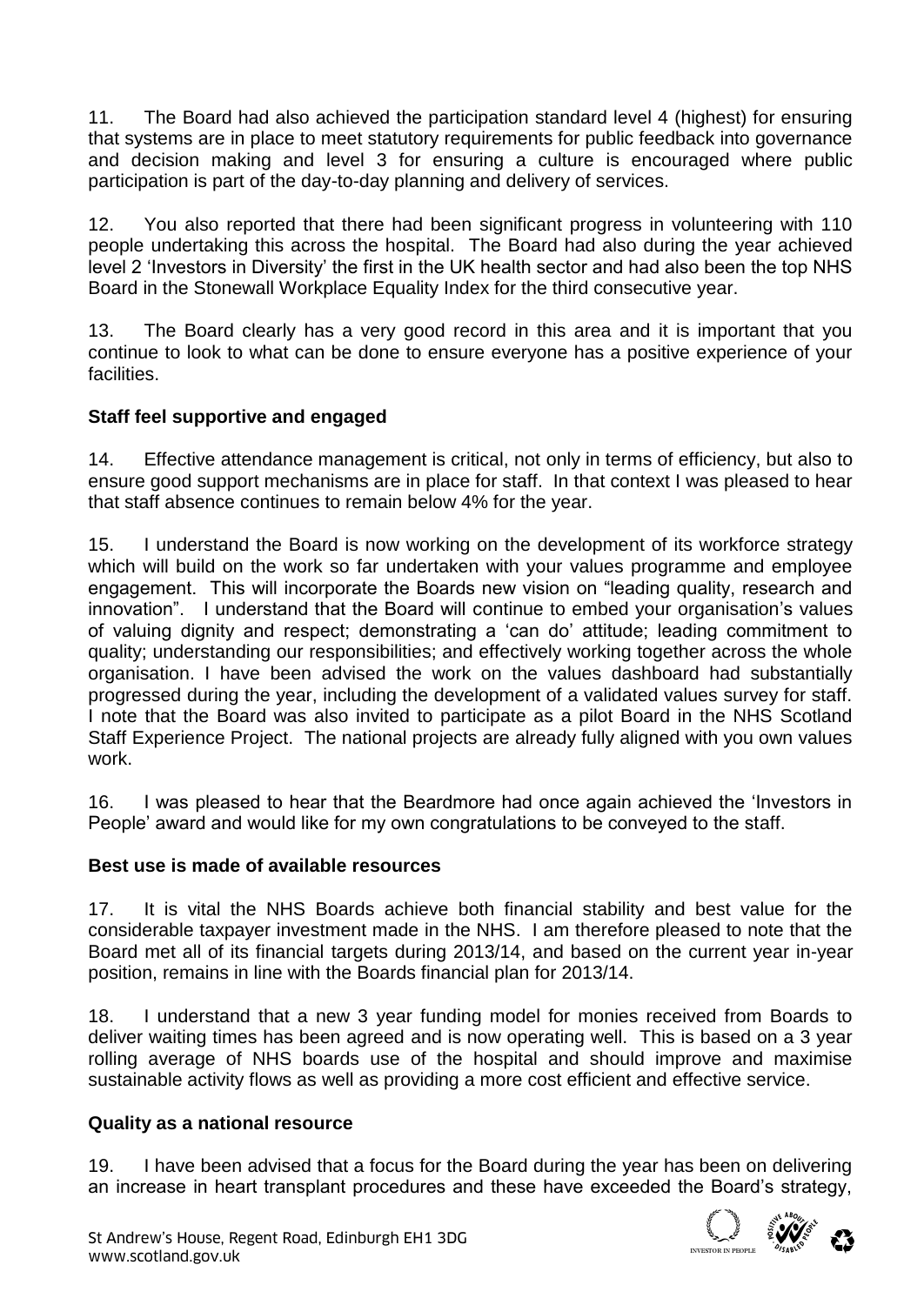which is excellent news. I recognise the significant dedication the Jubilee team have made to this improvement. I note that work also continued on taking forward the Scottish Adult Congenital Cardiac Service Strategy during the year. This is to ensure patients can access specialist care when needed irrespective of geographical location, as well as being supported by high quality services locally.

20. You emphasised that the Board is fully committed to ensuring your 2020 strategic vision is absolutely focused to deliver the national 2020 strategy for health and social care. You will continue to look at how as a national resource you can increase your contribution towards Scotland's triple aims, the integration of health and social care, further improvement of waiting times and increased quality of services for patients. The Board has an excellent record of providing high quality, effective and sustainable services for other NHS Boards and you should continue to develop this further in the year ahead for the benefit of patients both locally and nationally.

21. The Beardmore hotel and conference centre continues to play a vital role for patients and families across Scotland. I was advised that the Beardmore continued to exceed its targets for 2012/13 and that it had won a range of quality awards – I congratulate the Board and staff on this. I understand that you will be working to develop a 2020 strategy for the Beardmore during 2013-14.

22. I understand that the Beardmore Centre for Health Science has undertaken a number of international clinical skills training events. The Centre is supporting an increasing number of clinical trials. I have been made aware that you have demonstrated good performance in the time taken to approve new research projects, with some of the shortest approval times in NHSScotland for both commercial and non-commercial projects. I know your Board will continue this excellent work in the year ahead.

23. I would like to congratulate you and your staff for delivering a further impressive performance during the past year. As you are aware, various challenges lie ahead but I am sure that you will continue to deliver a range of high quality services to patients across Scotland. I have set out the main actions points in the attached annex.

any

 **ALEX NEIL**